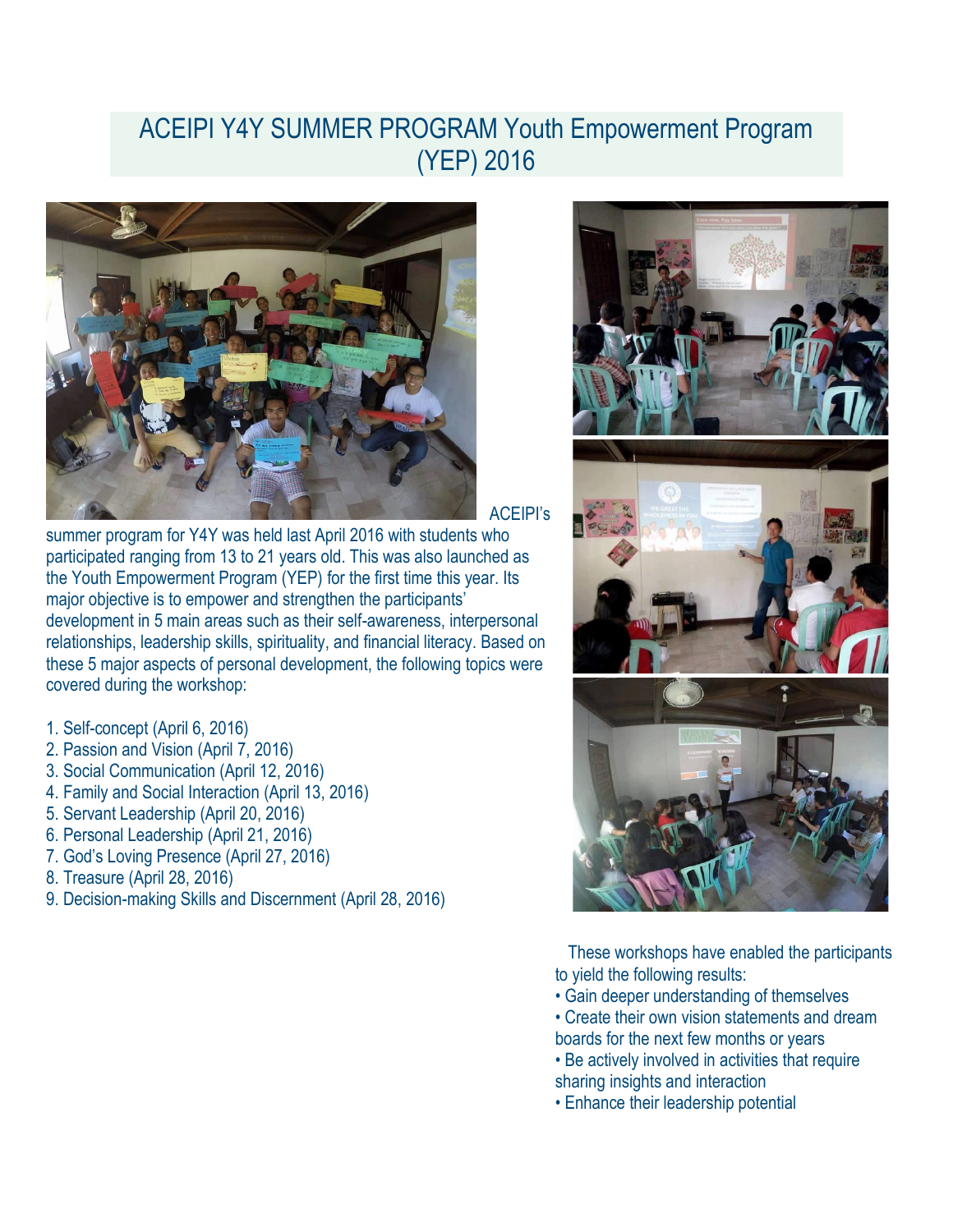

- Start a personal relationship with God
- Build their real treasure

• Develop decisions about the things they want most in life







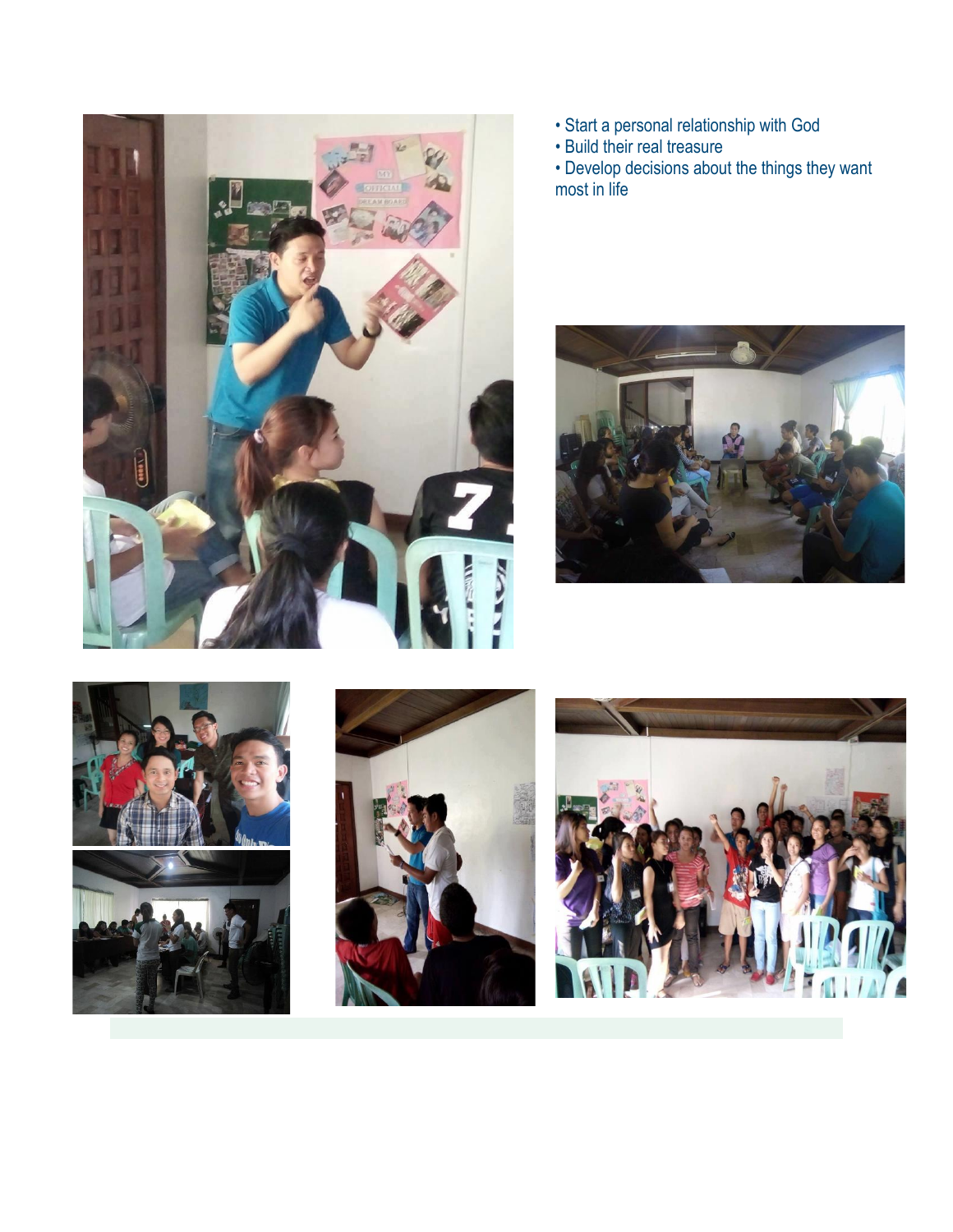On April 28, 2016, YEP concluded with a mini celebration and simple ceremony in which certificates, special awards, and giveaways were given to the participants.

1) YEP! 2016 Leadership Awardee: Marvilyn Bonifacio;

2) YEP! 2016 Leadership Potential: Ruby Joy Borbon, Rhaynnalyn Morales, Mylene Igharas, John Vincent Valderama & John Paul Gelladula;

3) YEP! 2016 Personality Development Awardee: Clarisse Mendoza

4) YEP! 2016 Volunteer Awardee: Rialyn Bonaobra

As a unique intermission for this event, there were situational skits role-played by 5 different groups of participants and one facilitator for each group.

## Prepared by

Felisa Etorne Coordinator/Facilitator